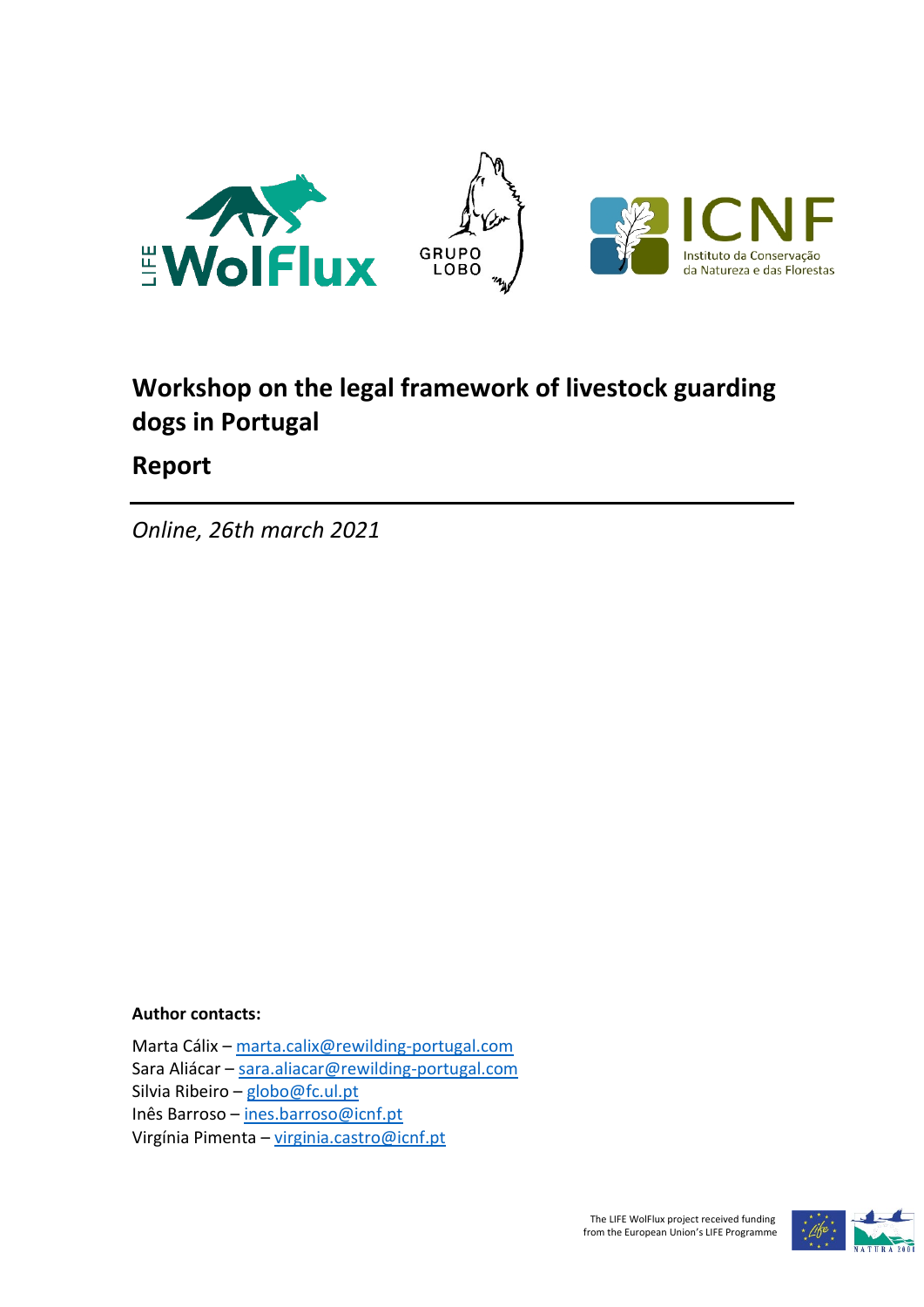#### *Place and duration*

#### *Online*, 26-03-2021 (09:00 – 17:00)

#### *Organizing Committee (alphabetic order)*

- Inês Barroso, Instituto da Conservação da Natureza e das Florestas (ICNF)
- Marta Cálix, Rewilding Portugal (LIFE WolFlux)
- Sara Aliácar, Rewilding Portugal (LIFE WolFlux)
- Silvia Ribeiro, Grupo Lobo
- Virgínia Pimenta, Instituto da Conservação da Natureza e das Florestas (ICNF)

#### *Speakers (alphabetic order)*

- Alexandra Fernandes, Direção-Geral de Alimentação e Veterinária (DGAV)
- Felix Hahn, Agridea (Suíça)
- Francesca de Cristo, DifesaAttiva (Itália)
- Luisa Vielmi, DifesaAttiva (Itália)
- Rosário Cidadão, Direção-Geral de Alimentação e Veterinária (DGAV)
- Silvia Ribeiro, Grupo Lobo
- Yolanda Cortés, WWF Espanha (LIFE EuroLargeCarnivores)

#### *Participants (alphabetic order)*

- Adolfo Macedo, Instituto da Conservação da Natureza e das Florestas (ICNF)
- Ana Silva, Gabinete de Planeamento, Políticas e Administração Geral (GPP)
- António Heitor, Confederação Nacional das Cooperativas Agrícolas e do Crédito Agrícola de Portugal CCRL (CONFAGRI)
- António Morgado, LIFE WolFlux
- António Soares, Associação Nacional de Proprietários Rurais Gestão Cinegética e Biodiversidade (ANPC)
- Carla Molinari, Clube Português de Canicultura (CPC)
- Catarina Lavrador, Direção-Geral de Alimentação e Veterinária (DGAV)
- Cristina Costa, Instituto da Conservação da Natureza e das Florestas (ICNF)
- Eliana Fonseca, Instituto da Conservação da Natureza e das Florestas (ICNF)
- Francisco Pettruci-Fonseca, Grupo Lobo
- Gonçalo Brotas, Associação de Conservação do Habitat do Lobo Ibérico (ACHLI)
- Hugo Pinto, Clube Português de Canicultura (CPC)
- João Silvino, Clube Português de Canicultura (CPC)
- Marta Barata, Associação Natureza Portugal (ANP-WWF)
- Marta Vieira, LIFE WolFlux
- Pedro Prata, Rewilding Portugal
- Rita Leandro, Direção-Geral de Alimentação e Veterinária (DGAV)
- Rui Matos, Confereração dos Agricultures de Portugal (CAP)
- Salvador Janeiro, Clube Português de Canicultura (CPC)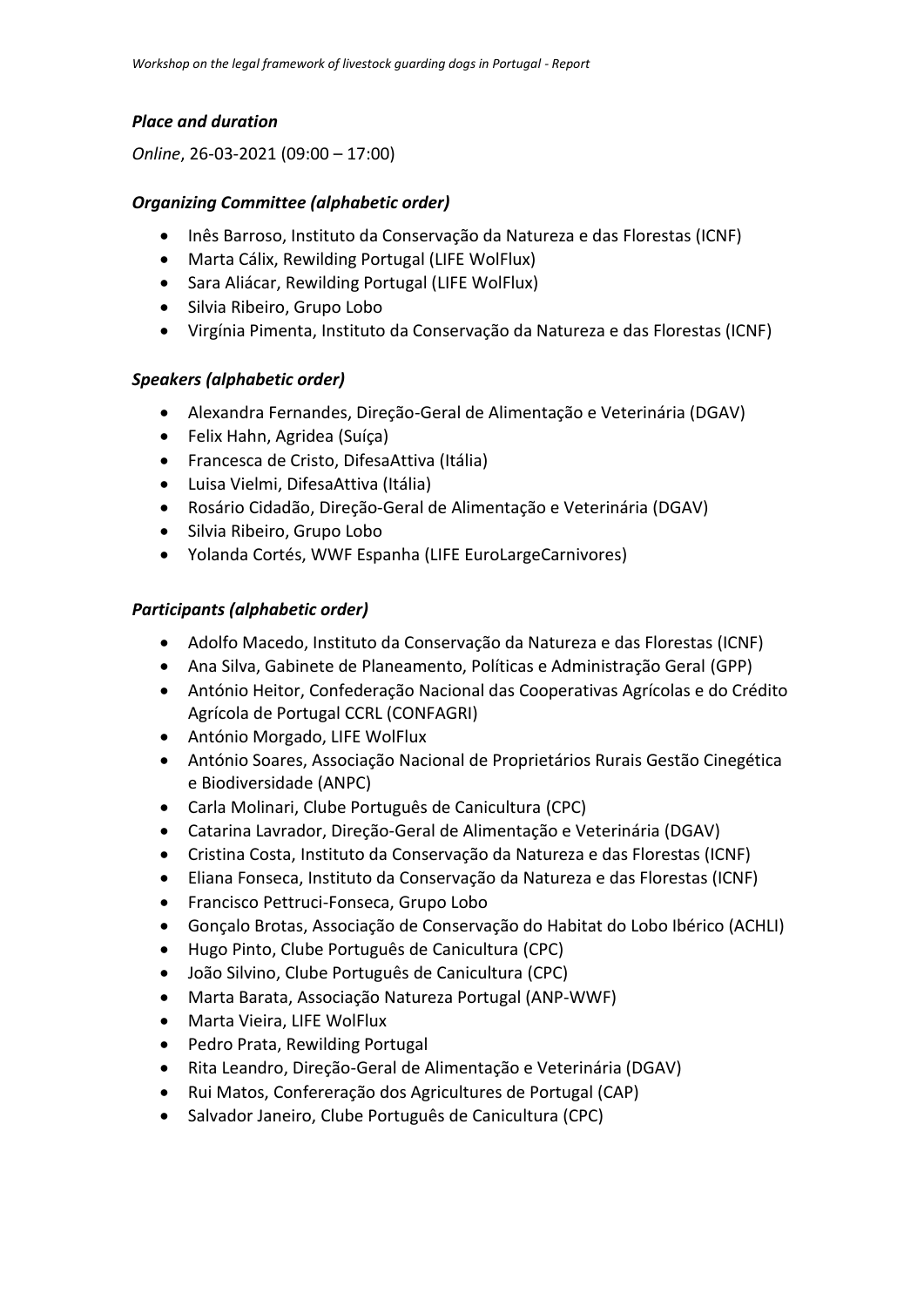## **Workshop Agenda**

## *1 st Part*

**09:00** – Welcome session *[Marta Cálix, Rewilding Portugal, LIFE WolFlux]*

**09:10** – Livestock guarding dogs and their important conservation role *[Silvia Ribeiro, Grupo Lobo]*

**09:30** – Livestock protection dogs, a law and a right evaluation, what is the status in Italy? *[Luisa Vielmi, DifesAttiva]*

**09:50** – Legal context and obstacles to the use of livestock guarding dogs in Spain *[Yolanda Cortés, WWF Espanha, LIFE EuroLargeCarnivores]*

**10:10** – The legal context of LGDs in Switzerland: problems and solutions *[Felix Hahn, Agridea]*

**10:30** – *Q&A session*

**10:45** – **Coffee break**

#### *2 nd Part*

**11:00** – Livestock guarding dogs under the law for the protection of the Iberian wolf and government measures with a view to its promotion *[Inês Barroso/Virgínia Pimenta, ICNF]*

**11:20** – Companion Animal Information System (SIAC) *[Rosário Cidadão, DGAV]*

**11:40** – Legal requisites for livestock guarding dogs *[Alexandra Fernandes, DGAV]*

**12:00** – Q&A Session

**12:20** – Discussion session: identification of problems and possible solutions to improve the legal framework of livestock guarding dogs in Portugal

#### **13:00** – **Lunch break**

**14:00** – Discussion session (continued)

**16:30** – Conclusions

**17:00** – **End of the workshop**

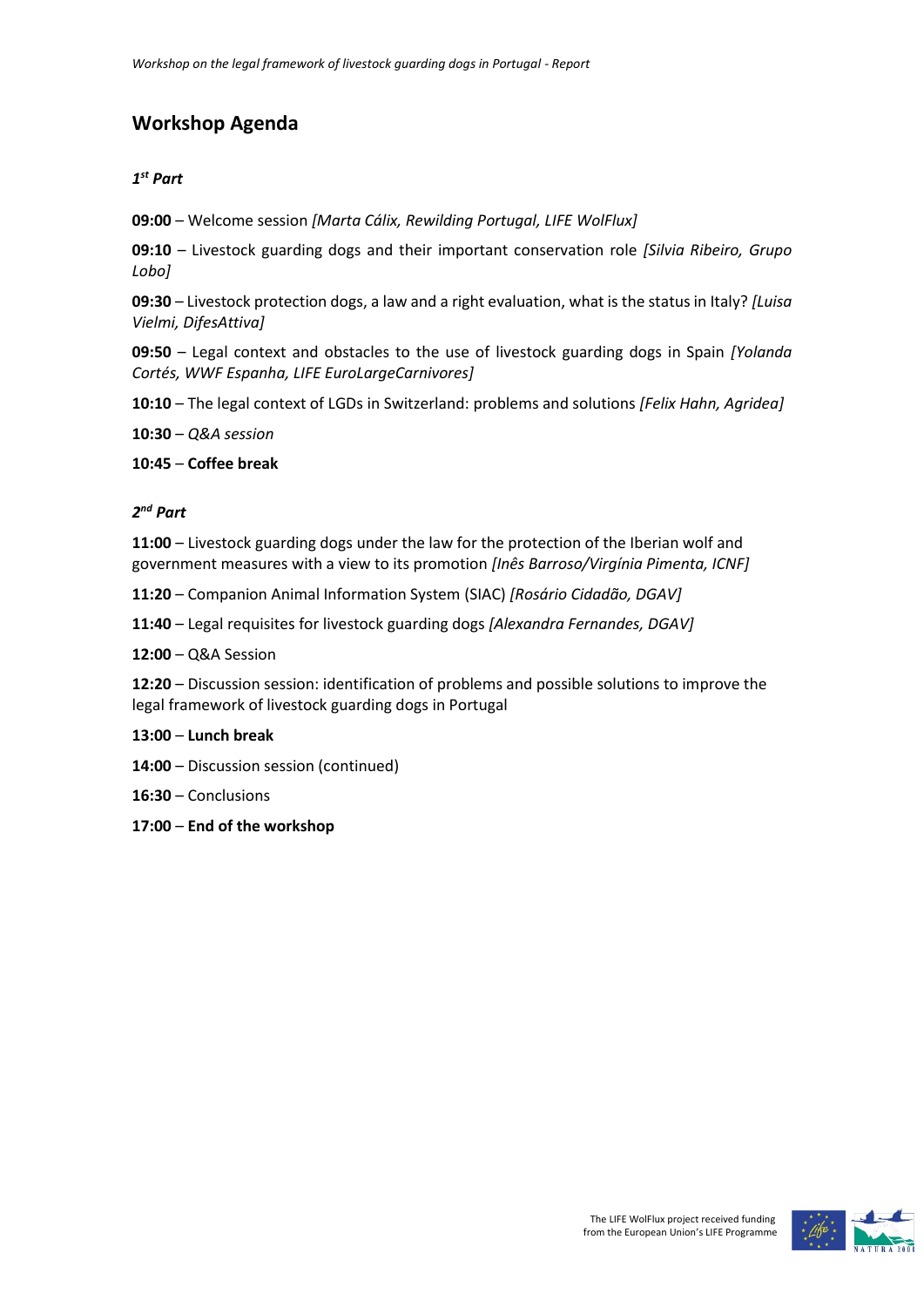## **1. Introduction**

The livestock guarding dog (LGD) is globally recognized as one of the best measures to prevent damages caused by large carnivores on livestock and thusto promote a positive coexistence between humans and these species. In the scope of several projects that have promoted the use of LGDs among livestock breeders, including the LIFE WolFlux project, coordinated by Rewilding Portugal, and the LGD Program (Programa Cão de Gado), developed by Grupo Lobo, questions have arisen about the framing of these animals in Portuguese legislation, that need to be clarified.

Aiming to shed some light on those issues and clarify and adapt the legal framework of LGDs in Portugal to the functions performed by these animals, [Rewilding Portugal,](https://rewilding-portugal.com/) together with [Grupo Lobo](http://grupolobo.pt/) and the [Institute for the Conservation of Nature and Forests](https://www.icnf.pt/) (ICNF) organized an online workshop on this topic, which was attended by the relevant authorities.

The workshop consisted of two parts: the first in English, where LGDs and their importance in the field of wolf conservation, and beyond, was presented, and which included presentations by invited speakers from Spain, Italy and Switzerland that focused on the legal context of these dogs in their countries, the obstacles encountered and the proposed solutions; and a second part in Portuguese, that focused on the legal framework of LGDs in Portugal, namely in the wolf protection law and in veterinary legislation, such as the registration and identification system for pets. In the final part, a discussion session took place to help identify problems, possible solutions and actions to be implemented to improve the legal framework for LGDs in Portugal.

Below is a summary of the presentations, as well as the main points discussed in the final session and the steps needed to implement the identified solutions.

## **2. First Part**

#### **2.1. Welcome Session** *Marta Cálix, Rewilding Portugal, LIFE WolFlux*

The workshop began with a welcome session for invited speakers and participants, with reference to the organizing committee – Rewilding Portugal (as the coordinating entity of the LIFE WolFlux project), Grupo Lobo and the Institute for the Conservation of Nature and Forests. The event's agenda was presented, as well as the operating rules, and the participants were informed that the first part of the workshop would be recorded for later use by the organizing entities, to which no objections were raised.

Then, a brief presentation was given about the [LIFE WolFlux](https://rewilding-portugal.com/life-wolflux/) project, ongoing since 2019, and whose objective is to remove the ecological and socioeconomic barriers to the connectivity of the Iberian wolf subpopulation south of the Douro River in Portugal. In this sense, a series of actions are being implemented to reduce the main threats to this carnivore. The project focuses on reducing conflicts with livestock breeders, reducing poaching and fires, and increasing the availability of wild prey for the wolf. The project also aims to develop a strategy to promote value-added products and services related to the wolf and increase tolerance and positive attitudes of local communities towards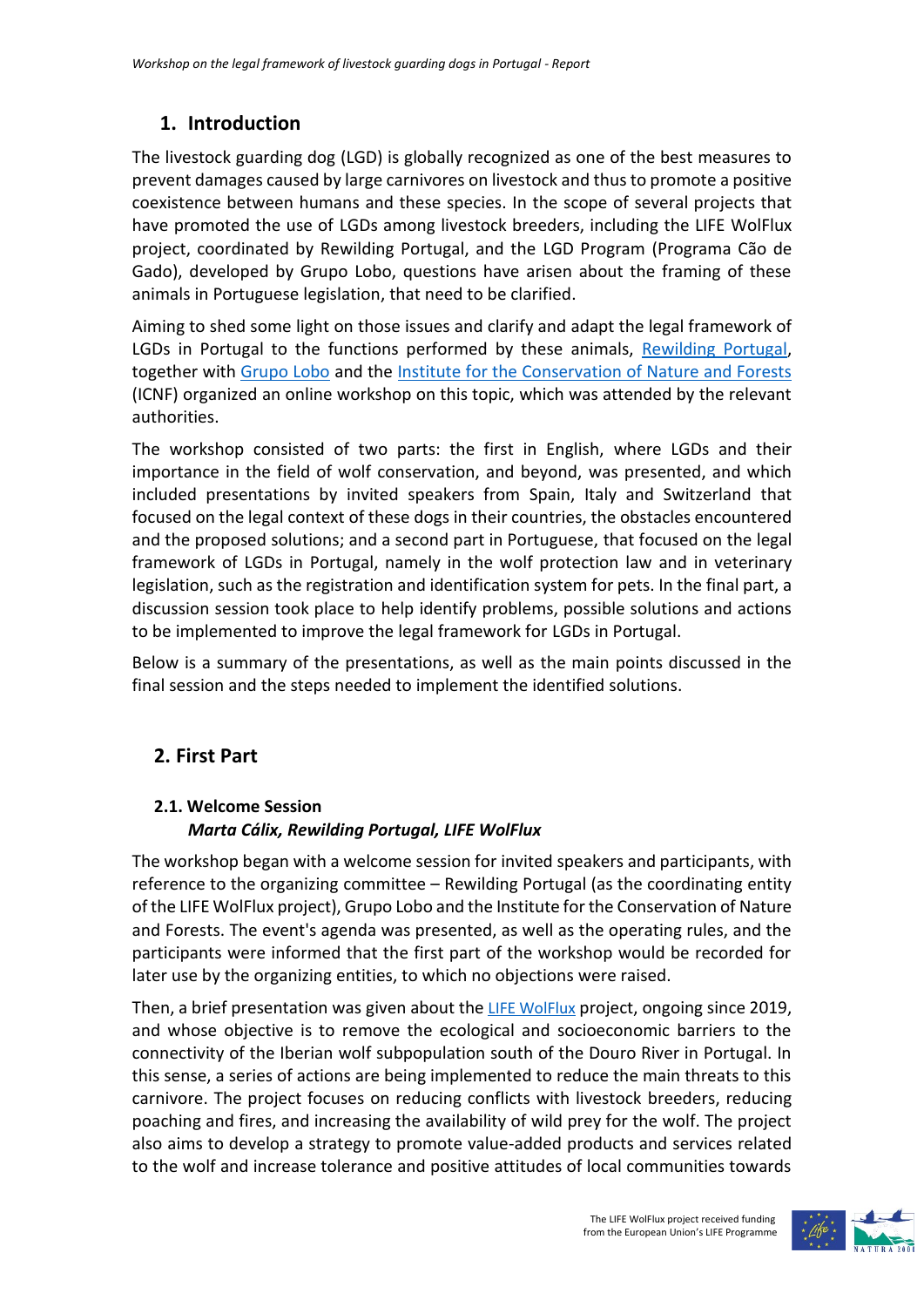the species. As part of the reduction of conflicts with livestock breeders, the project intends to place 100 dogs with flocks and herds, having delivered, so far, 22 Estrela Mountain Dog pups, and is monitoring their integration into farms throughout the wolf's distribution area south of the Douro River, in the districts of Guarda, Viseu and Aveiro.

## **2.2. Livestock guarding dogs and their important conservation role** *Silvia Ribeiro, Grupo Lobo*

#### *Livestock Guarding Dogs*

LGDs have been used by shepherds since ancient times, having been selected to protect livestock from attacks by predators such as the wolf, lynx or bear. The oldest associations between dogs and livestock in archaeological records dates back to around 3,600 years BC, and arose in the Middle East, where the domestication of all major livestock species occurred. These dogs have accompanied human migrations, spreading across the Mediterranean basin, where they were integrated into the traditional herding system.

In regions where livestock production acquired great economic importance, these dogs could be found accompanying the flocks on their daily grazing or during the long transhumant movements, in search of better pastures. These seasonal migrations, which could reach hundreds of kilometres and last for several months, involved the movement of thousands of animals along established routes that crossed countries, often crossing their borders. It was in Spain that transhumance reached its greatest exponent. Considering the average number of transhumant heads, it is estimated that there may have been at least between 7,000 and 16,000 mastiffs in transhumance. There were laws that defined various aspects related to the use and maintenance of these dogs (e.g., number per flock, feeding), as well as fines for those who stole and mistreated a mastiff, or took them without permission.

In Portugal, one of the oldest references to LGDs, dating back to the beginning of nationality, can be found in the laws of the city of Guarda published in 1199, where those who killed these dogs were penalized: "*Every man that kills a hunting or livestock guarding dog should pay two maravedis*" 1 . Since the 19th century, several writings make reference to the use and importance of these dogs. In 1884, Emygdio Navarro<sup>2</sup> refers to the existence of magnificent dogs that accompany the large flocks he observed in the Estrela Mountain (center of the country) and protect them from wolves. António Lacerda (1908)<sup>3</sup> and Fred Wachsmann (1949)<sup>4</sup> mention the presence of several Estrela Mountain dogs with the flocks which they effectively protected against wolves. In Ribatejo and Alentejo (Centre and South of Portugal), Miranda do Vale (1949)<sup>5</sup> refers that the guarding of the flocks is carried out by shepherds and "*their respective livestock guarding dogs.*"



<sup>1</sup> Braga, PD (2000) História dos cães em Portugal: das origens a 1800. Hugin, Lisboa.

Maravedi refers to an ancient coin.

<sup>2</sup> Navarro E (1884) Quatro dias na Serra da Estrela. Livraria Civilização, Porto.

<sup>3</sup> Lacerda A (1908) Viagem à Serra da Estrella. Guia do excurcionista, do alpinista e do tuberculoso. Livraria Central, Lisboa.

<sup>4</sup> Wachsmann F (1949) Como eu vi a Serra da Estrela. Tipografia Alcobacense, Alcobaça.

<sup>&</sup>lt;sup>5</sup> Miranda do Vale J (1949) Gado Bissulco. A Terra e o Homem. Livraria Sá da Costa, Lisboa.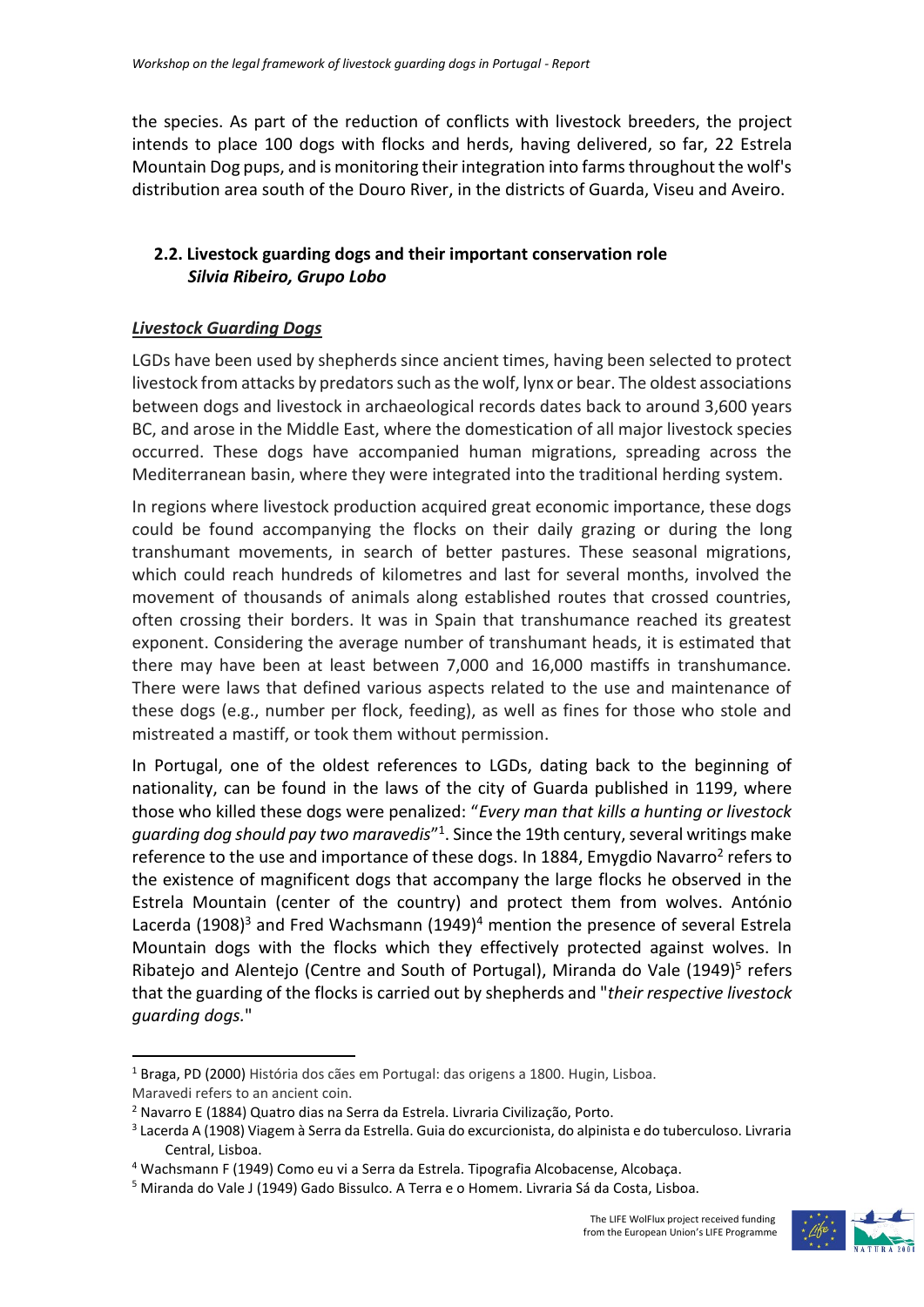At the beginning of the XVIII century, the Priest António Carvalho da Costa<sup>6</sup> mentions that in Lindoso (NW Portugal) they have "*good mutts 7 ,... very brave against wolves and other animals.*" In the community flocks of the Montemuro Mountain, the dog was owned by the village, being designated as the People's Dog or Flock's Dog<sup>8</sup>. Its maintenance was carried out by all shepherds, proportionately to the number of heads they had in the flock.

In different countries and regions, groups of dogs have differentiated, adapting to local conditions as well as to the preferences of the shepherds. These groups were later identified as distinct breeds, with about 50 breeds being recognized. In Portugal there are four breeds: the Estrela Mountain Dog, in the short and long-hair varieties, the Castro Laboreiro Dog, the Alentejo Mastiff, and the Transmontano Mastiff.

LGDs are usually large dogs, with massive, rounded heads and generally flat ears (dropping close to the head). It is this morphology and a characteristic behaviour, which resulted from functional selection over thousands of years, that make them very effective in protecting livestock from predator attacks. Despite the various recognized breeds, these have a great morphological similarity. Indeed, the type and pattern of the coat is the most obvious distinguishing characteristic between the different breeds: the hair can be short or long, with a whole range of colours, which can vary from white to black.

LGDs work independently, accompanying the livestock in their daily grazing movements and staying close to them, without disturbing their activity, alerting to any strange situation and keeping away potential predators. Unlike the LGD, the herding dog (or sheepdog) works under the orders of the shepherd, helping to regroup and herd the livestock from one place to another, by chasing or barking at the animals. These dogs are usually small- to medium-sized and therefore very agile and active. Thus the two types of dogs have very different functions in the flock or herd and are often used together.

As a protection method, LGDs stand out for their ability to adapt to different contexts, whether in terms of pasture characteristics, types of livestock, grazing systems or livestock management. For this reason, they are one of the most used measures of livestock protection, having spread to all continents. Through their use it is possible to reduce the damage caused by wolves to livestock, mitigate conflicts with livestock producers and rural communities, and thus increase tolerance for the wolf, contributing to the conservation of this predator, which is still threatened in Portugal.

Furthermore, by allowing the use of more pastures (even those where the risk of predation would be greater), by reducing attacks on livestock and the resulting economic damage, it contributes to increase the profitability of livestock production and to maintaining grazing and livestock production in extensive regimes. On the other hand, the use of LGDs allows for the maintenance of the important role of grazing in the



<sup>6</sup> Carvalho da Costa (1707) Corografia Portugueza, e descripçam Topografica do Famoso Reyno de Portugal... Tomo I, Lisboa.

<sup>7</sup> In *Vocabulário Portuguez e Latino* (1712-1728), by Rafael Bluetau, the designation of mutt refers to a "large dog, heavy as a livestock guarding dog or farm dog" (Braga, 2000).

<sup>8</sup> Ribeiro O (1948) Notícia do pastoreio na serra de Montemuro. Miscelânea de Estudos à Memória de Cláudio Basto. Imprensa Portuguesa, Porto, p. 333-339.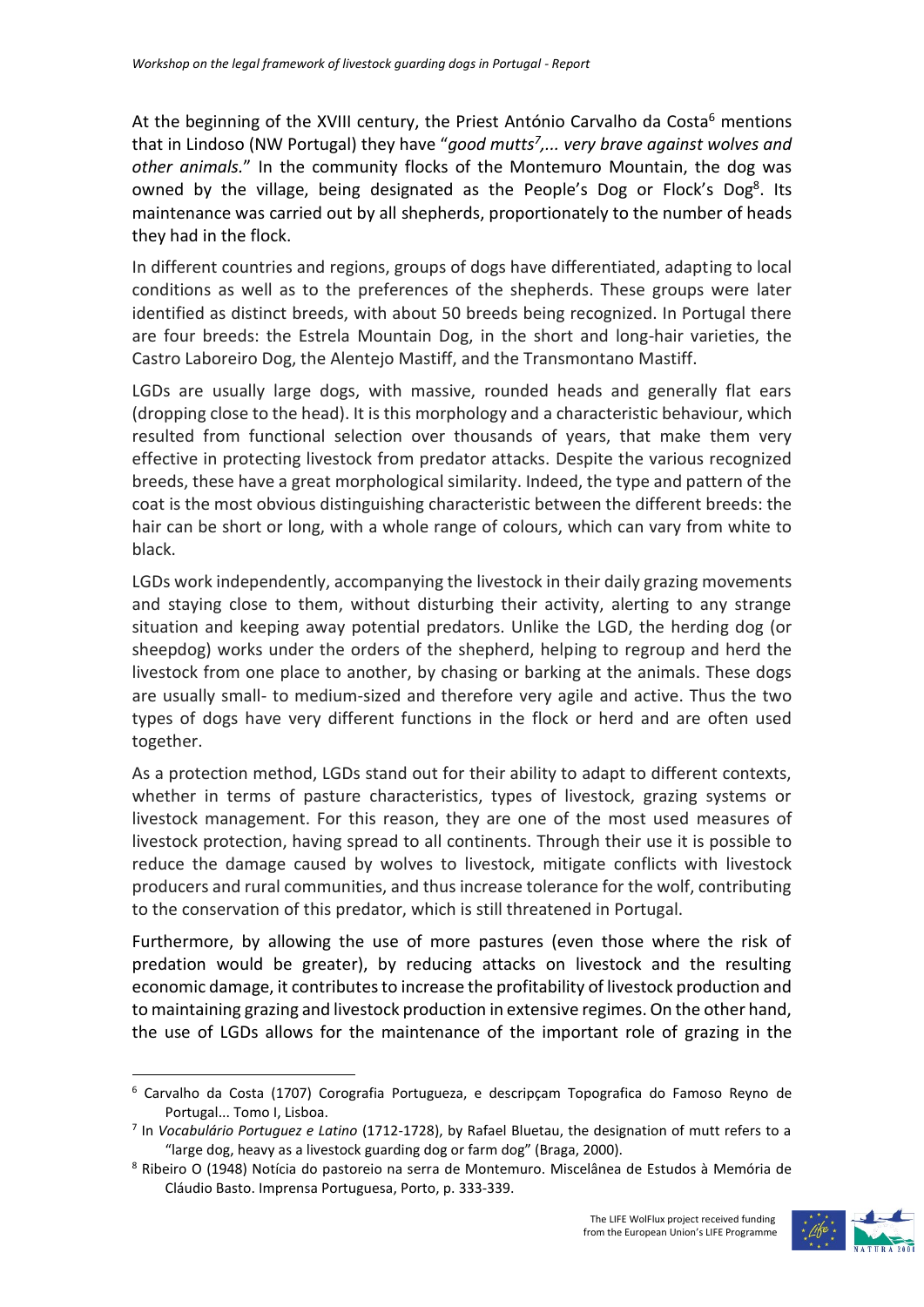conservation of landscapes and habitats that depend on it, and the associated diversity of flora and fauna, and preventing fires by reducing combustible vegetation.

At the same time, it contributes to increase the value of the autochthonous breeds of livestock, which are well adapted to mountain ecosystems, and to their conservation as well as of the national breeds of LGDs, and their important genetic and cultural heritage. Many of these breeds are also at risk, and it is important to promote their use and functionality. Other advantages often associated with the use of these dogs include: 1) keeping away wild ungulates (e.g., wild boar) from pastures and livestock, reducing competition for food and the possible transmission of diseases to the livestock; 2) protecting from stray dogs and smaller predators (e.g., foxes); 3) preventing theft of animals and material from the farms.

Thus, the use of LGDs provides a series of services, contributing to a more ecological, sustainable and economically viable grazing activity, with obvious benefits for the conservation of the wolf and for the well-being of rural populations, adding value to autochthonous breeds (of livestock and dogs) and of this economic activity of great importance in mountain ecosystems.

#### *Livestock Guarding Dog Programme*

In order to contribute to the conservation of the wolf in Portugal, in 1987 Grupo Lobo outlined a line of action that aimed to recover the use of national breeds of LGDs as a way to reduce conflicts between rural communities and the wolf and increase tolerance for this predator. However, only in 1996 was it possible to implement the LGD [Program](http://www.grupolobo.pt/programa-cao-de-gado) and since then more than 370 livestock producers have been supported throughout the wolf distribution range, and more than 650 dogs of the four national LGD breeds have been placed in flocks and herds. After a first phase, in which the selection of the livestock producers is carried out, regular monitoring of the dogs is conducted until they reach adulthood, at which time an assessment of their performance is carried out. The results obtained confirm a high efficacy, with a general decrease in damages (in the number of attacks and of animals affected), and a positive assessment of the dog's performance by the technicians and producers involved, who also reveal a great satisfaction with their dogs. One of the aspects that characterizes this Program is the support provided to livestock producers, at various levels (e.g., veterinary support and dog food, technical and legal aspects, breeding management and registries), as well as the monitoring of physical and behavioural development of the dogs. This makes it possible to ensure a higher efficacy, correcting any behavioural problems that may appear, adapting management systems and reducing dog mortality. A relationship of trust is also established with livestock producers, which has proven to be fundamental for boosting the Program's success and expansion and contributing to a better coexistence with the wolf.

#### *Bibliography consulted:*

Caetano P, S Ribeiro, JP Ferreira (2010) Cães de Gado. Editorial Bizâncio.

Clube Português de Canicultura (2014) Cães Portugueses - Estalões das suas Raças / Portuguese Dog Breeds - Standards. Clube Português de Canicultura, Lisboa.

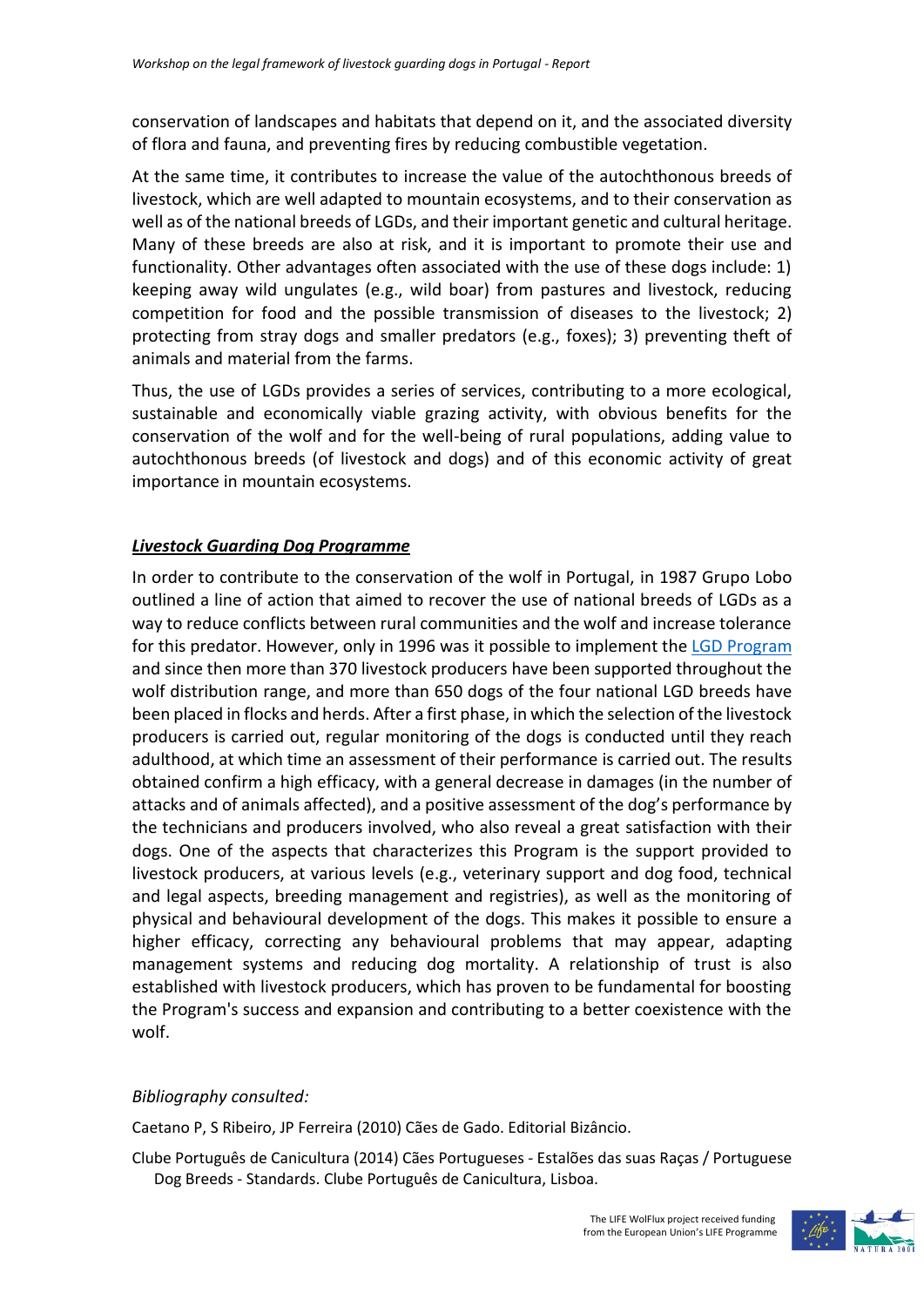- Coppinger R, L Coppinger (2001) Dogs. A startling new understanding of canine origin, behavior and evolution. Scribner, New York.
- Estevez JJ (1990) El ganado ovino en la historia de España. Anales de la Real Academia de Ciencias Veterinarias de Andalucía Oriental 2, 21-46.
- Gehring TM, KC VerCauteren, J-M Landry (2010) Livestock Protection Dogs in the 21st Century: Is an Ancient Tool Relevant to Modern Conservation Challenges? Bioscience 60, 299–308.
- Klein J (1920) The Mesta. A study in Spanish economic history 1273-1836. Harvard University Press, London.
- Linnell JDC, N Lescureux (2015) Livestock guarding dogs: cultural heritage icons with a new relevance for mitigating conservation conflicts. Norwegian Institute for Nature Research (NINA), Trondheim.

Marín Barriguete F (1992) Mesta y vida pastoril. Revista de Historia Moderna 11, 127-142.

## **2.3. Livestock protection dogs, a law and a right evaluation, what is the status in Italy?**

#### *Luisa Vielmi, DifesAttiva*

The second presentation was provided by Luisa Vielmi from the Italian organization [DifesAttiva,](http://www.difesattiva.info/) an association formed by livestock producers who use and promote damage preventive measures, such as LGDs or fences. The association was created in 2016 under the [LIFE MedWolf](http://www.medwolf.eu/) project, with the aim of enhancing the work developed by livestock producers who are committed to the use of damage preventive measures to reduce attacks caused by wolves.

The presentation focused on the importance of native Italian dog breeds and their role in the livestock sector in Italy. The livestock system in Italy takes different forms, from transhumance to the grazing of small ruminants in fenced pastures. There is no national or regional legal framework for LGDs, as well as no official guidelines regarding the management of these animals, although there are several manuals on good practices.

It was mentioned that there are several essential characteristics for a dog to be a good LGD, including exhibiting protective behaviours from cattle, not being aggressive towards people or other domestic animals and knowing how to work in a pack. These characteristics will emerge and be enhanced at their best when these animals are raised from an early age with livestock, so it's crucial to include pastoral bloodlines in the selection process.

In Italy, many livestock breeders do not use these dogs due to high maintenance costs or problems with local populations associated with a lack of knowledge about these dogs. There is no support for keeping LGDs, but some European programmes, such as rural development programmes, LIFE projects and other funding sources at regional level have provided technical and veterinary support and supported the costs of feeding these dogs. However, this piecemeal approach does not allow for the use of livestock dogs in a more standardized way at the national level.

Despite the challenges, the livestock farmers that DifesAttiva works with express satisfaction with their dogs, as their use leads to a reduction in both the number of

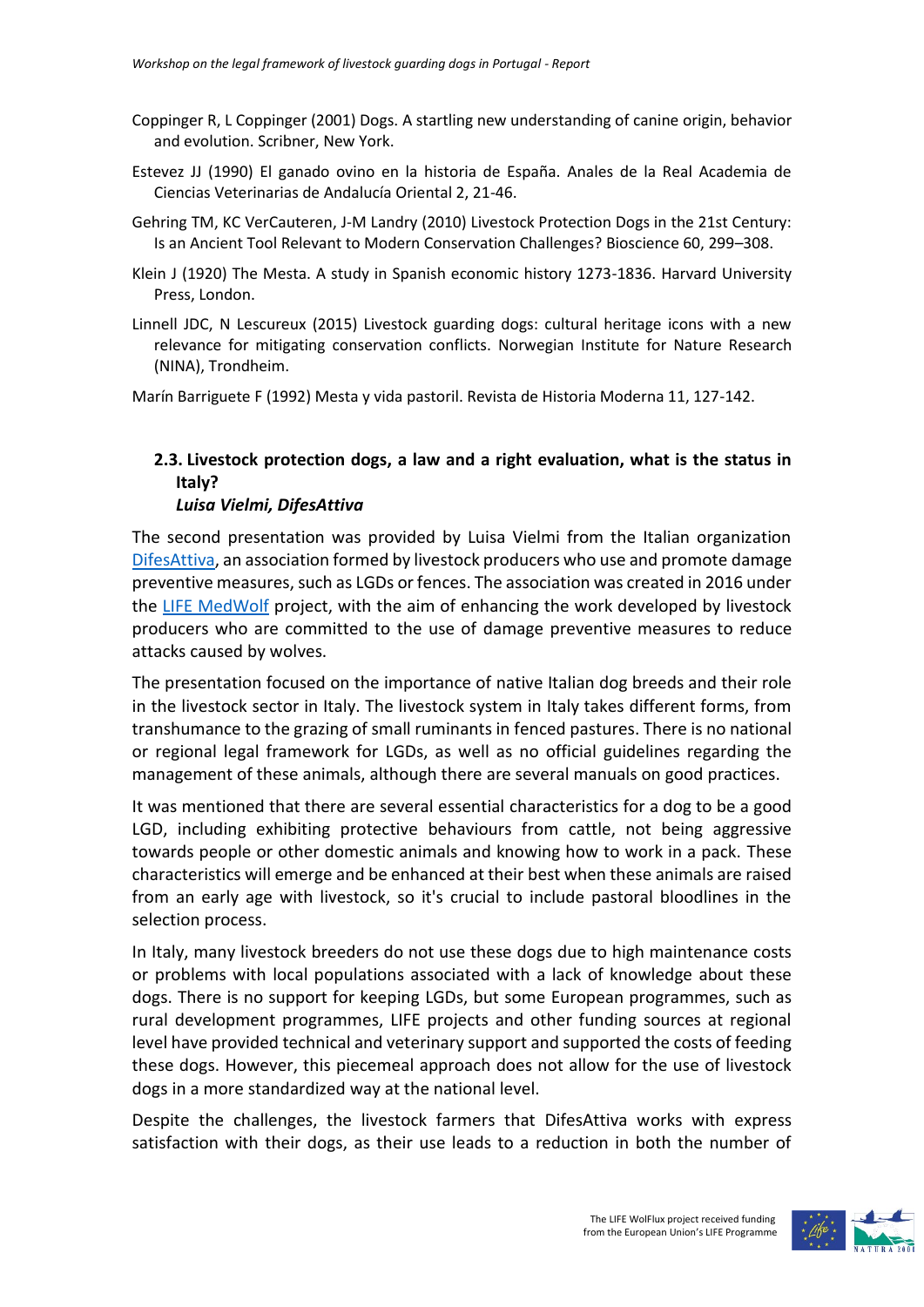attacks and the number of animals killed, and consequently to a reduction in the level of conflict between livestock producers and the wolf.

Nationally, all dogs need to be microchipped and registered. LGDs are mentioned in the legal diploma that regulates the keeping of dogs (Ordinanza 13 July 2016, G.U. Serie Generale n.209), which excludes these animals from the obligation of walking with a leash and muzzle while in the exercise of their functions. The distance a LGD can move away from the livestock is specified for each region.

In 2020, DifesAttiva presented a new legal bill focused on these dogs. This proposal includes an official definition of what a LGD is, the recognition that these are working and not companion dogs and defines the main requirements for raising and educating LGDs, in addition to providing for the creation of an official registry at the national level.

Additionally, the proposal defines tests to certify LGDs, the creation of a national centre for the certification of these dogs, the rights and duties of livestock producers who use them and provides for technical and economic assistance through appropriate financing mechanisms.

## **2.4. Legal context and obstacles to the use of livestock guarding dogs in Spain** *Yolanda Cortés, WWF Espanha, LIFE EuroLargeCarnivores*

This presentation was given by Yolanda Cortés of [WWF Spain,](https://www.wwf.es/) the largest independent international organization dedicated to the defence of nature and the environment. WWF Spain is an apolitical, science-based civil society organization that works to conserve and restore biodiversity, reduce humanity's ecological footprint and ensure the sustainable use of resources to support current and future generations.

WWF Spain is also one of the partners of the [LIFE EuroLargeCarnivores](https://www.eurolargecarnivores.eu/pt/) project, which aims to improve coexistence with large carnivores in Europe through communication, cross-border cooperation and knowledge exchange.

According to the speaker, this presentation was based on a technical and legal report from 2019 that identified the legislative barriers to the use of LGDs and the necessary legislative changes to overcome them. In this presentation on Spanish legislation concerning LGDs, three main problems were identified:

- Abandonment and oversight: it is not legal for dogs to accompany livestock without a shepherd present, something that is a common practice in Spain. Dogs that are not accompanied by someone are considered by law to have been abandoned;
- Inaccurate definition of potentially dangerous dogs: The physical characteristics of potentially dangerous dogs included in the legislation are applicable to many LGDs. Rules for potentially dangerous dogs include the use of a muzzle and a leash, and prohibit one person from using more than one of these dogs;
- Prohibition of the use of protective collars, such as spike collars: this puts LGDs at greater risk in situations of confrontation with wolves.

WWF Spain is working to create a specific regulation that recognizes LGD and defines in legislation the specificities associated with these dogs. Requests have already been

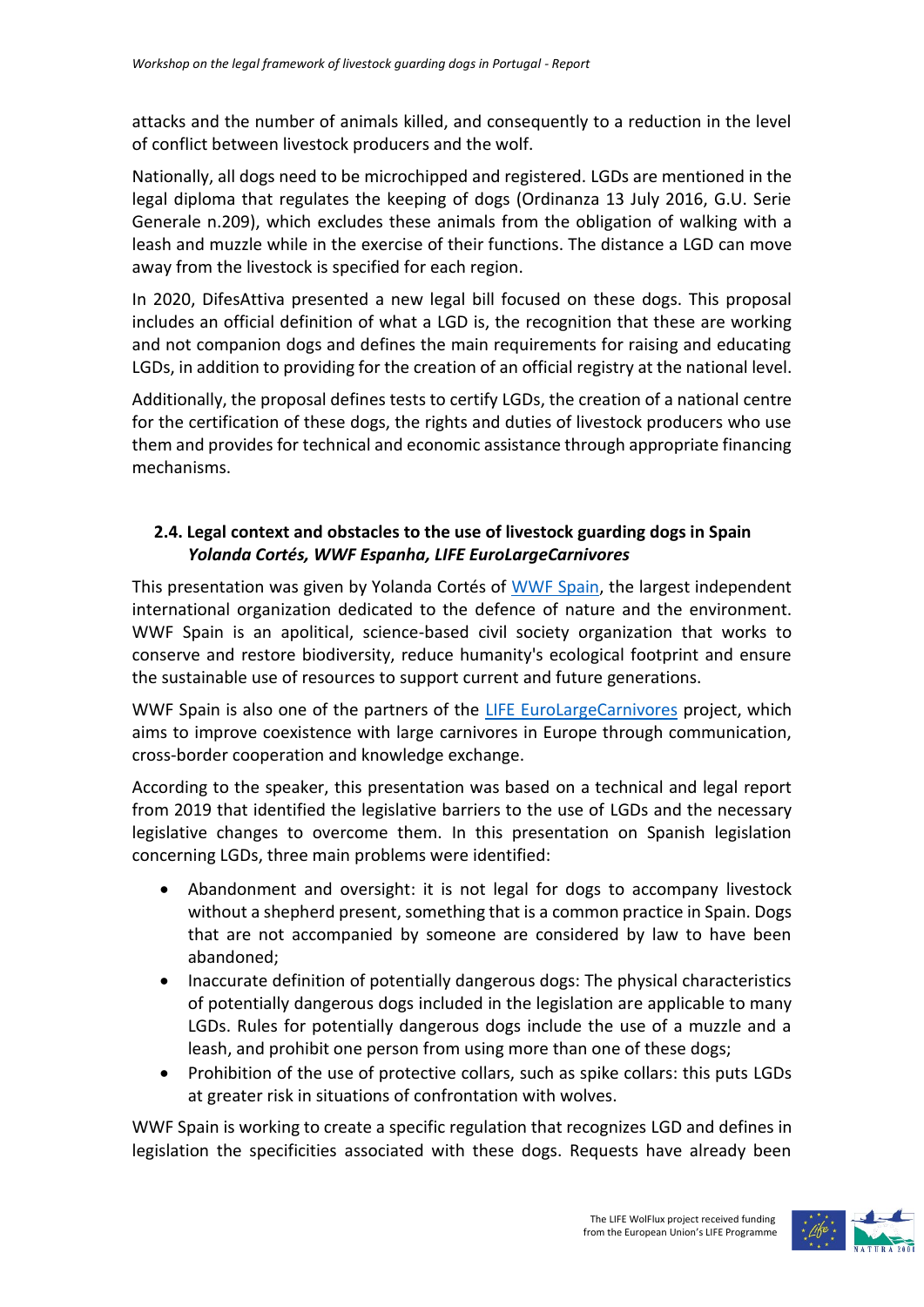submitted to amend some royal decrees so that they incorporate the necessary exceptions to the performance of the function of LGDS in Spain.

## **2.5. The legal context of LGDs in Switzerland: problems and solutions** *Felix Hahn, Agridea*

The following presentation was given by Felix Hahn of [AGRIDEA,](https://www.agridea.ch/en/) a Swiss agricultural centre for cantonal extension services and any organization active in agriculture and home economics. This competence centre ensures the preparation, exchange and dissemination of practices and knowledge.

In Switzerland, the habits of coexistence with large carnivores have been lost and the country does not have the tradition of using LGDs, so this measure to prevent damage has been adopted more recently. In Switzerland there is already a national legislative framework for LGDs. Dogs are allowed to keep guard over livestock independently and outside of fenced areas. The use of appropriate breeds for the protection of herds is promoted and dogs are required to be bred, educated and maintained for professional use.

There is also an obligation to register animals as LGDs in the national registry, and there is a national LGD program. To be considered as LGDs, dogs must undergo a test that assesses three aspects of their socialization: interaction with livestock, with people and with other dogs. There are guidelines that define what is proper behaviour (e.g., not moving more than 300 metres away from the livestock for more than 15 minutes).

It is recognized that if tourists (and their dogs) do not respect the rules and get too close to a herd, they are responsible in the event of an accident with a LGD. The biggest problem identified in Switzerland at the moment is the existence of multiple regional laws that do not contemplate the specificities of LGDs and which it has not yet been possible to standardize.

## **3. Second Part**

## **3.1. Livestock guarding dogs under the law for the protection of the Iberian wolf and government measures to promote its use** *Inês Barroso e Virgínia Pimenta, ICNF*

In order to halt the regression that the wolf population suffered throughout the 20th century, in 1988 was published the Law No. 90/88, of 13 August – Law for the Protection of the Iberian Wolf, which was later regulated by the Decree-Law nº139/90, of April 27th.

Since one of the main reasons for the observed regression originated in the existing conflict with Man, as a result of the damage caused by the wolf on domestic animals, the State assumed to compensate the livestock owners for the damages attributed to the wolf, provided that some protection measures were ensured, namely the presence

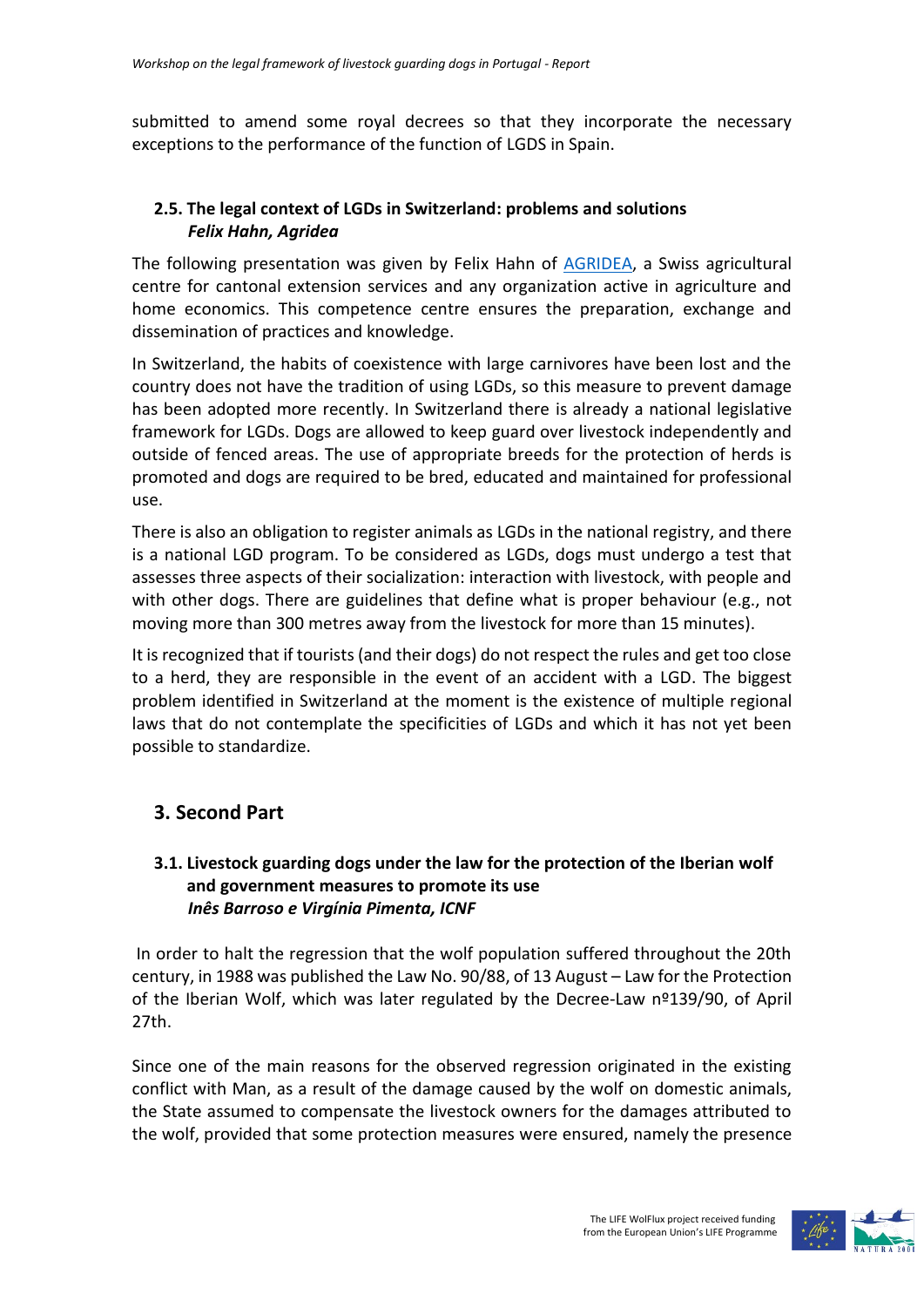of a shepherd and a dog for every 50 livestock heads (n<sup>o</sup> 6 of Article 9 of Law- Decree n<sup>o</sup> 139/90).<sup>9</sup>

After more than 20 years of application of this legislation, it was felt the need to clarify the concept of the figure of the dog, in the spirit of the legislator at the time, as a demonstrative requirement of good management practices for livestock protection against wolf attacks. It should be noted that in many inspections carried out by the ICNF on animals supposedly killed by the wolf, the use, by shepherds, of dogs whose typology did not correspond to those necessary for the exercise of the function of protecting livestock against wolf attacks was verified.

Thus, in 2016, the publication of a new regulation of the Iberian Wolf Protection Law (Law-Decree 54/2016) included the definition of "*Flock protection dog against wolf attacks, hereinafter referred to as a flock protection dog, a mastiff-type mountain dog whose characteristics correspond, in the historical origin of the breed, to the function of protecting flocks against wolf attacks, namely those belonging to the Castro Laboreiro Dog, Transmontano Mastiff and Estrela Mountain Dog breeds*."

Although in legal terms this concept has been innovative, in practice, ICNF, Grupo Lobo and the Portuguese Kennel Club (CPC) have been for many years developing initiatives to promote Portuguese breeds that have evolved with the function of protecting livestock.

The ICNF, through Montesinho Natural Park, started in 1994 a program to promote the use of dogs for the protection of livestock in the region of Trás-os-Montes, through the identification and reproduction of good specimens and the distribution of dogs to shepherds, revitalizing an ancestral practice that was being forgotten. A protocol was then established with the CPC, which culminated in the recognition, in 2004, of a new canine breed, the Transmontano Mastiff.

In 1996, Grupo Lobo started a program for the distribution of LGDs to breeders who carried out their livestock-raising activity in wolf territory, as mentioned above. In the two programs together, around 1,500 dogs have already been distributed, which is certainly a decisive factor for better protection against wolf attacks.

Aiming to support livestock breeders in wolf territory, in 1999 ICNF proposed that, the 2000-2006 Rural Development Program (RDP), under the 1st Community Support Framework (CSF), should integrate Agro-Environmental Measures to promote more effective protection of livestock against wolf attacks. This proposal aimed to encourage practices that ensure effective protection of flocks/herds, in wolf territory, through monetary aids for their implementation. The proposal included an additional aid for

<sup>&</sup>lt;sup>9</sup> In current legislation (Law-Decree 54/2016, Portaria 335/2017) the criterion is 1 LGD per 50 Livestock Units (LU), which is the standard unit used to compare and aggregate numbers of animals of different species, taking also into account the animal's age.

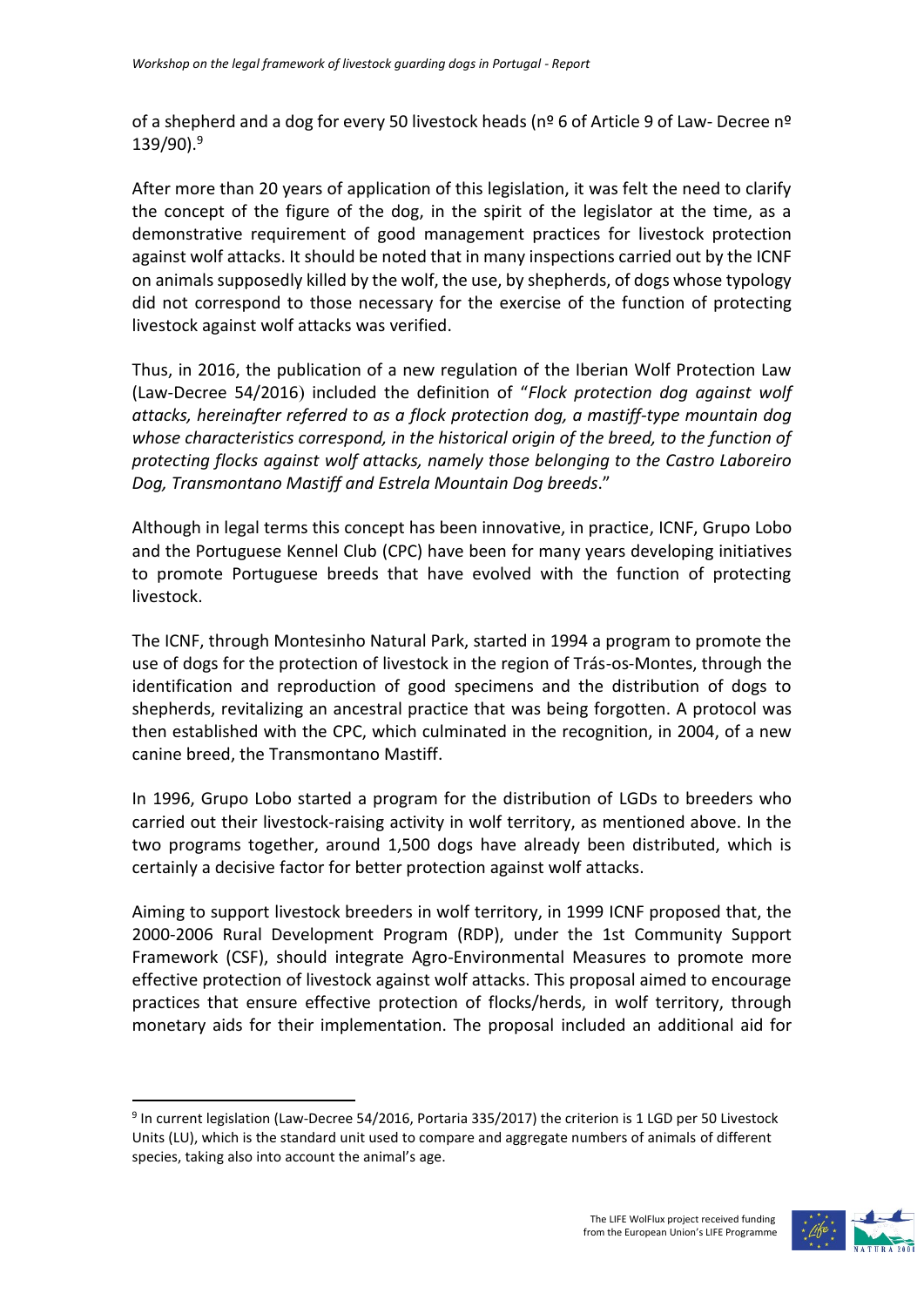each LGD of a breed considered to be native. This proposal was not accepted, as well as a similar proposal presented under the 2nd CSF, to integrate the 2007-2013 RDP.

Within the scope of the 3rd CSF, ICNF reiterated the importance of livestock farmers having supporting aids for the implementation of measures to prevent damages caused by wolves on livestock, and in the RDP 2014-2020 it was finally included a support measure, to livestock breeders in wolf areas, for the maintenance of LGDs: Measure 7.7.3 – Extensive grazing – Support for the Protection of the Iberian Wolf. Although the integration of a measure to support livestock farmers to better protect their animals from wolf attacks is welcomed, the way in which it was published was, in several points, different from the proposal presented by the ICNF. Therefore, it needs improvements to achieve the intended objective – to support the maintenance of dogs that, due to their breed and characteristics, accompany livestock on their movements and in a more appropriate proportion between sheep/goats and cattle.

Within the scope of the Strategic Plan for the Common Agricultural Policy (PAC) after 2020, the ICNF once again referred to the importance of integrating measures to support the prevention of damages attributed to the wolf, specifically for the acquisition and maintenance of dogs belonging to breeds with the function for livestock protection and for the installation of protective structures.

## **3.2. Companion Animal Information System (SIAC)** *Rosário Cidadão, DGAV*

The following presentation was given by Dr. Rosário Cidadão from the [Directorate-](https://www.dgav.pt/)[General for Food and Veterinary Matters](https://www.dgav.pt/) (DGAV). According to current legislation, there is an obligation to identify dogs, cats and ferrets born in national territory (marking and registration with SIAC) or that remain there for a period equal to or greater than 120 days (registration with SIAC). Identification is optional for other species.

In terms of registration, this must be done up to 120 days of age of the animal and always before leaving the premises (Official Collection Centres, profit or non-profit installations); animals that remain in Portugal for more than 120 days; and whenever a mandatory medical prophylaxis is declared, it can only be carried out on an identified animal (marked and registered with the SIAC).

As for marking methods, the legislation prescribes the implantation of a transponder (microchip) with marketing authorization in Portugal, by a veterinarian and in the centre of the left lateral face of the animal's neck. Transponders can be placed on the market after prior notification to DGAV, in order to obtain a Marketing Authorization (AIM). Companies with AIM have access to the SIAC to register the transponders they have sold to each Veterinarian or authorized entity, ensuring traceability. When this module is operational, implantation can only be done with a transponder that has been previously registered in the SIAC. Exceptions are made for registrations of animals from abroad, which will be subject to validation by the database.

Registration at the SIAC must be done by the Veterinarian, immediately after the implantation, and the microchip number must be under the name of the animal's owner. If there is no access to the SIAC, registration can be done within a maximum period of

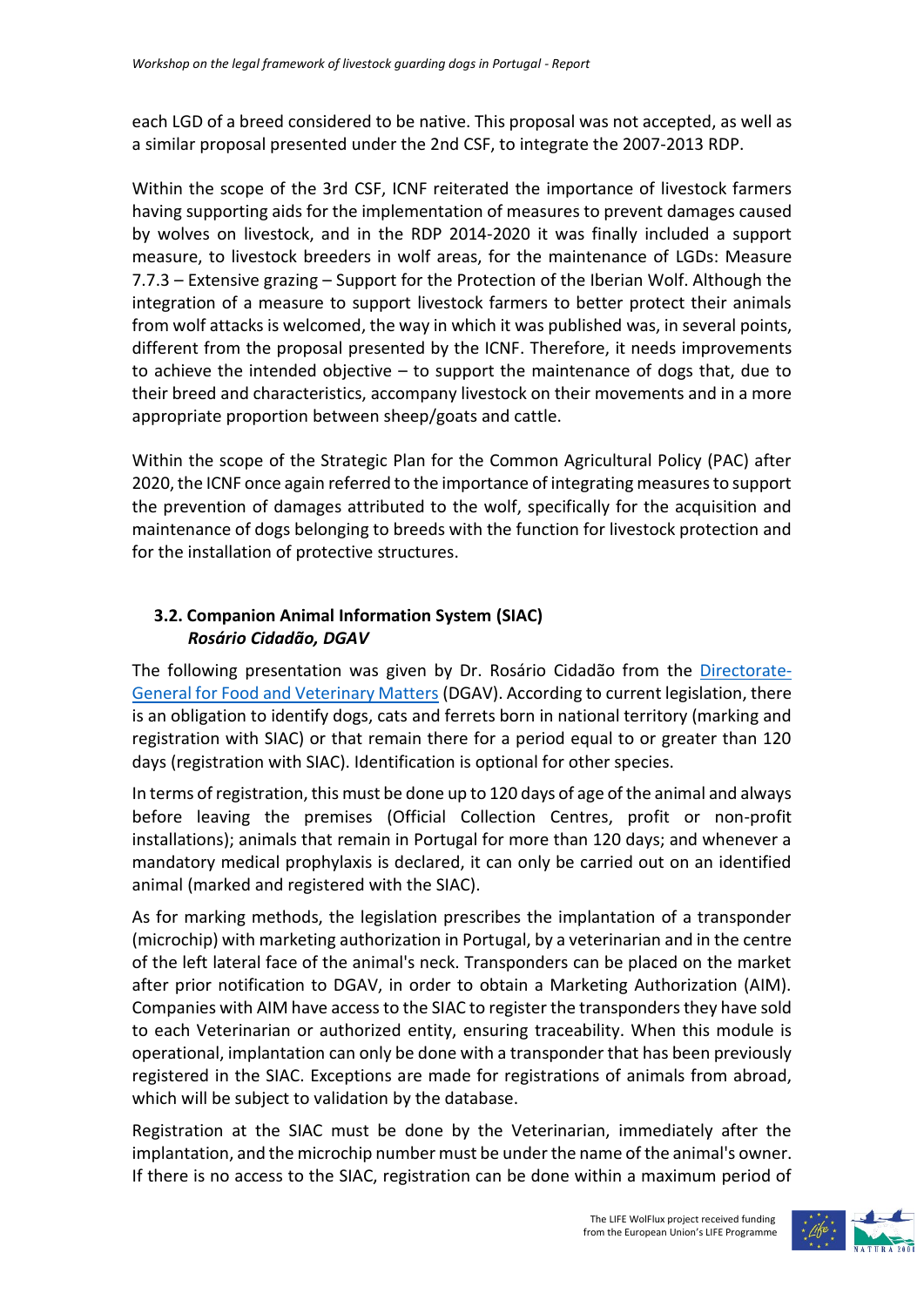15 consecutive days, using a provisional registration form. Proof of the marking must be delivered at the time of transponder implantation, valid for 30 consecutive days, during which the owner is provided with the Identification Document of the Companion Animal (DIAC).

Regarding the registration of mandatory medical prophylaxis, the rabies vaccine or interventions required for the purpose of health certification must be registered with the SIAC by the Veterinary Doctor. Sterilizations and amputations must also be recorded. The duties of the Veterinary Doctor include the marking of animals and registration in the SIAC, registration of medical prophylaxis or interventions, updates in the SIAC, issuance of DIAC, issuance of a Pet Passport (when applicable) and reporting to DGAV any detected irregularities.

As for the duties of the pet owner, these include: presenting the animal for identification and registration within the stipulated deadlines; requesting an update of the registration whenever there are changes, within the stipulated deadlines; requesting the issuance of the DIAC; requesting the Veterinary Doctor to issue a Companion Animal Passport, when necessary; and submitting any dog of a potentially dangerous breed, which has been introduced into the national territory with a view to breeding, for registration at the SIAC, within 10 days.

At present, there are a total of 2,930,467 animals registered with the SIAC, of which 2,584,330 are dogs, 344,700 are cats and 1,437 are ferrets.

## **3.3. Legal requisites for livestock guarding dogs** *Alexandra Fernandes, DGAV*

According to Decree-Law No. 314/2003 of December 17, which approves the National Program for the Fight and Epidemiological Surveillance of Animal Rabies and Other Zoonoses (PNLVERAZ), consisting of a set of medical and sanitary prophylaxis actions designed to maintain the country's immunity statute from rabies and the development of sanitary surveillance actions with a view to epidemiological study and combating other zoonoses, also establishing the rules on ownership and detention, trade, exhibitions and entry of animals susceptible to rabies in the territory national.

According to Article 7 (Obligation to wear a collar or breastplate and muzzle or leash):

 $"1$   $-$  It is mandatory for all dogs and cats that circulate on the road or public place to wear a collar or breastplate, in which the name and address or telephone number of the holder must be placed in some form.

 $2 -$  It is prohibited for dogs to be present on the road or in public places without being accompanied by the keeper, and without a functional muzzle<sup>10</sup>, except when carried on a leash, in competitions and training or, in the case of animals used in hunting, during hunting activities.

 $3 - ...$ 



<sup>&</sup>lt;sup>10</sup> " The utensil that, applied to the animal without hindering its respiratory function, does not allow it to eat or bite."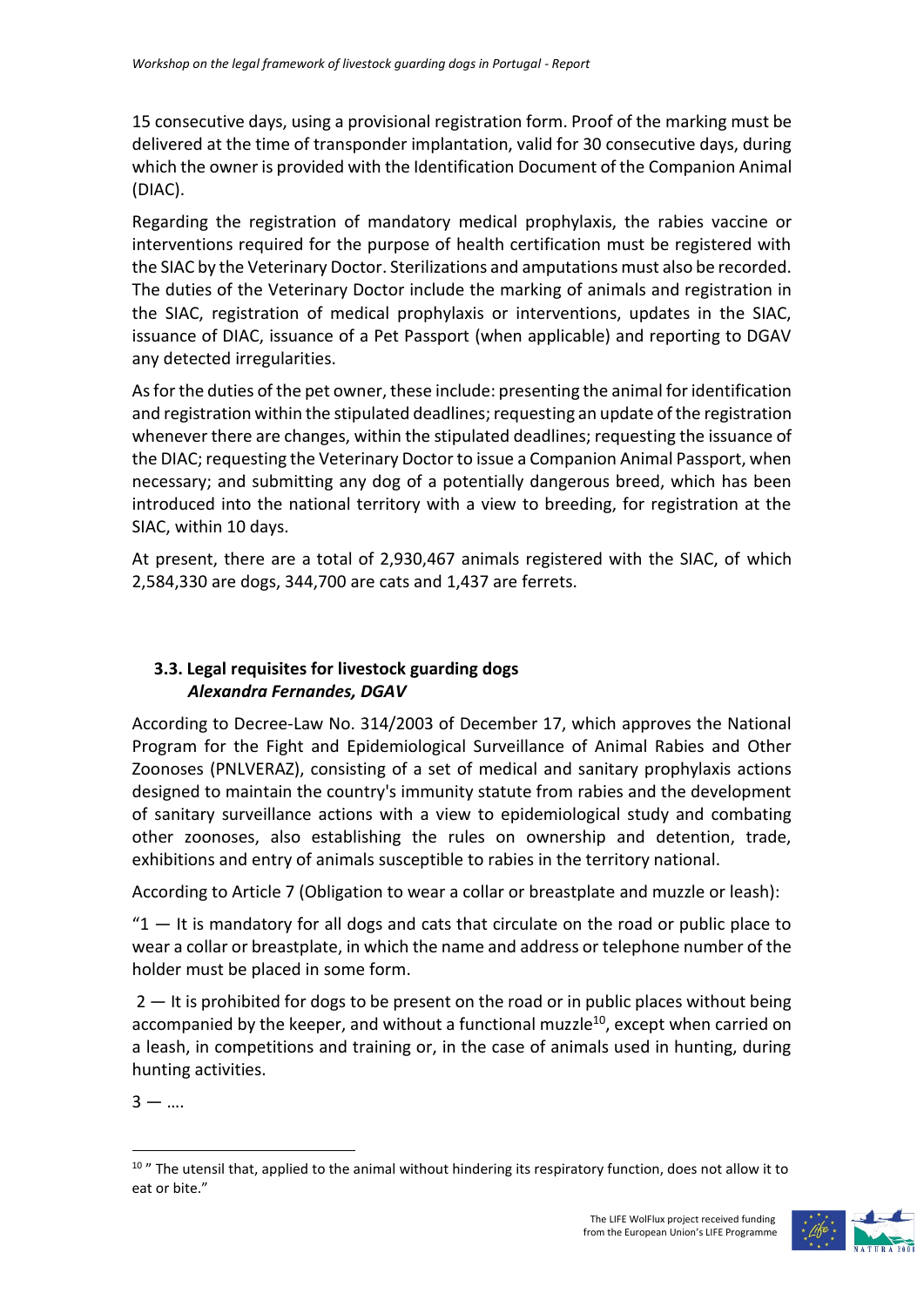4 - City councils, within the scope of their competences, may create zones or places of their own for the permanence and movement of dogs and cats, establishing the conditions under which this can be done without the means of containment provided for in this article."

Pursuant to Article 14 (Offences): " $1 -$  It constitutes an offence, punishable by the president of the parish council in the area of the offense, with a fine of a minimum amount of €25 and a maximum of €3740 or € 44 890, depending on whether the agent is a natural or legal person, unless a more serious sanction is not applicable by special legislation:

a) The lack of license to detain, possess and move dogs provided for in the Regulation for the Registration, Classification and Licensing of Dogs and Cats;

b) The lack of a muzzle or leash, pursuant to the provisions of paragraph 2 of article 7;

c) The movement of dogs and cats on public roads or other public places without a collar or breastplate, pursuant to the provisions of paragraph 1 of article 7."

Decree-Law No. 276/2001, republished in Decree-Law No. 260/2012, defines the general rules for:

- Detention (article 6, 6th, 7th)
- Accommodation (article 8 to 11)
- Management (article 12, 13)
- Surgical Interventions (Article 17 and 18)
- Capture and Slaughter of Companion Animals (Article 19)

Article 1 (Scope of application) states:

"1 - This diploma establishes the complementary measures of the provisions of the European Convention for the Protection of Companion Animals, approved by Decree No. 13/93, of April 13, hereinafter referred to as the Convention, regulating the exercise of the exploration activity of accommodation, regardless of its purpose, and the sale of pets.

2 — Species of native and exotic wild fauna and their descendants raised in captivity, subject to specific regulation, and fighting bulls are excluded from the scope of this diploma."

Pursuant to Article 68 (Offences):

"1 - The following constitute administrative offenses punishable by the General Director of Food and Veterinary Medicine with a fine of a minimum amount of €25 and a maximum of €3740:

a) The lack of mere prior communication or administrative permission provided for in paragraph 1 of article 3;

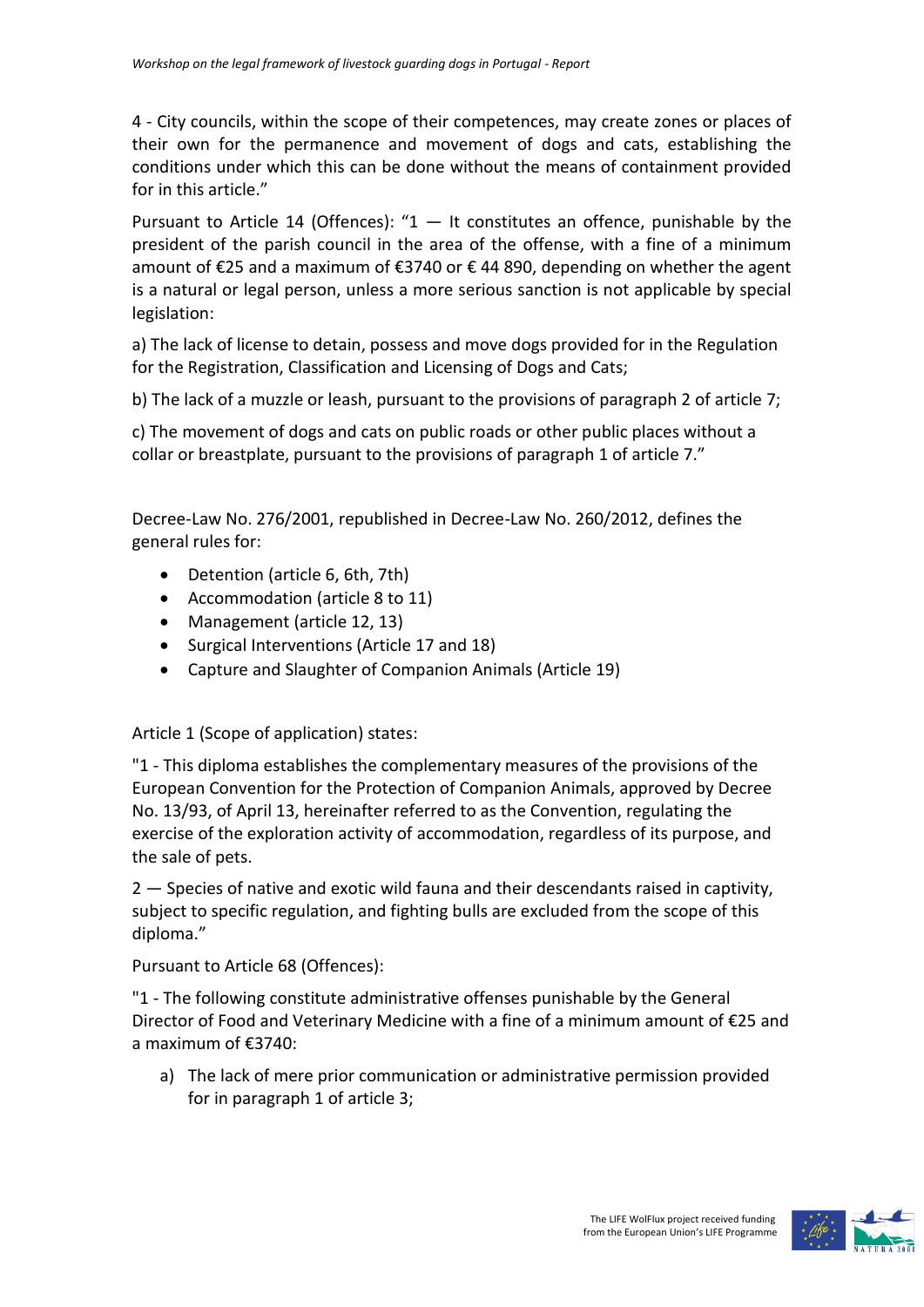## **3.4. Discussion session: identification of problems and potential solutions to improve the legal framework of livestock guarding dogs in Portugal**

The discussion session began with the presentation of the problems identified during the presentations of the national speakers, which were registered by an element of Rewilding Portugal.

## **3.4.1.Identified problems**

## *Lack of recognition in the legislation of the figure of the livestock guarding dog and its function*

The main problem identified is the lack of recognition of the figure of the LGD in the Portuguese veterinary legislation. In fact, under the current legislation, these dogs are considered as pets, i.e., "*any animal held or intended to be held by man, namely in his home, for his entertainment and company*" (Law-Decree 314/2003). However, considering their function, LGDs can hardly fit into this definition. As such, LGDs are not allowed to be unaccompanied by the owner, nor to be in public spaces without a functional muzzle or leash (Law-Decree 314/2003, article 7).

The only exception to this rule refers to dogs in competitions and trainings, or used during hunting activities.

Naturally, the use of a leash or muzzle does not allow LGDs to perform their function of protecting livestock against attacks by predators such as the wolf. In addition, these dogs are increasingly used to protect flocks and herds without the presence of the shepherd, a trend that is also verified in other countries, namely in Italy, Spain and Switzerland, where the legislation (or the proposals made) also take this issue into account.

Law-Decree 314/2003 defines what is a guide or hunting dog, but not what is a LGD, including it in the category of "*animals with economic purposes*", which refers to "*animals with utilitarian aims and purposes, such as guarding flocks, including also guarding buildings, land, boats or other goods, or even used as a breeder in selection and multiplication sites*."

The concept of LGD only appears in the legislation regarding the protection of the Iberian wolf (Law-Decree 54/2016), which defines the "*flock protection dog against wolf attacks*", or flock protection dog, as a "*mastiff-type mountain dog whose characteristics have corresponded, in the historical origin of the breed, to the function of protecting flocks against wolf attacks, namely those belonging to the breeds Castro Laboreiro Dog, Transmontano Mastiff and Estrela Mountain Dog*. "

## *Lack of registration and certification mechanisms for livestock guarding dogs*

Another problem mentioned was the fact that the identification of the typology (or functions) of dogs is not foreseen in terms of their registration in the current Companion

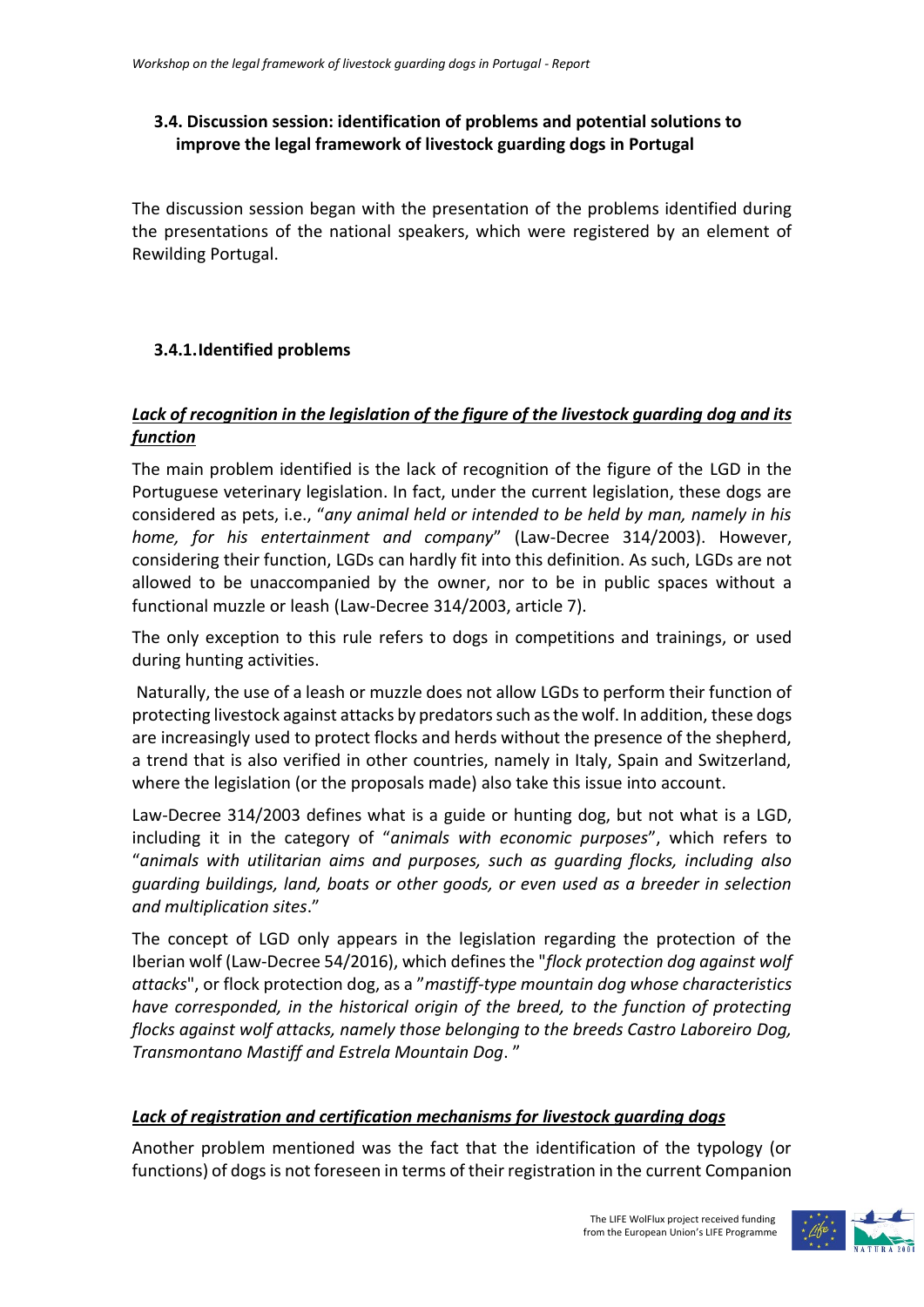Animal Information System (SIAC), contrary to what happened in the previous systems (SIRA and SICAFE), which considered the categories defined in Law-Decree 314/2003 (e.g., guide dog, hunting dog or animals with economic purposes, where LGDs were included). In fact, in Law-Decree 82/2019, which creates the SIAC, these categories are not mentioned, so that all dogs (except those belonging to breeds considered potentially dangerous) are registered by default as Companion animals, which as mentioned before, does not suit the function of LGDs.

On the other hand, an amendment to this diploma (Article 27, of LD 82/2019) clarifies the obligation of the owners of the dogs registered in the SIAC to get an annual license in their parish , with the possibility of registering dogs within the category of a guarding dog (which presumably includes the guarding of flocks, i.e., of livestock), provided that this is confirmed by a proper declaration ("*canids whose owners do not present a hunter's license or declaration of guarding goods, or evidence of a guide dog are licensed as companion dogs*").

The lack of a certification mechanism for LGDs was also mentioned, as the one that exists, for example, in Switzerland. This issue is also relevant with regard to the attribution of financial support for the maintenance of LGDs, under the RDP, given the need to certify that the dogs for which livestock producers receive this support are performing the function of livestock protection and have adequate characteristics for this purpose. In the RDP 2014-2020 for a livestock breeder to be entitled to such support a simple declaration by a veterinarian was required to certify that the dog was guarding livestock, but such declarations did not always correspond to dogs considered suitable for livestock protection<sup>11</sup>.

#### *Problems between livestock guarding dogs and tourists*

In addition to issues related to the legal framework for LGDs, the increasingly more frequent interaction between these dogs and tourists was also identified as an issue. Lack of information and knowledge about how to behave in the presence of a LGD may lead to problematic situations. In this context, the importance of livestock producers having liability insurance for their dogs was mentioned, which could cover any human or material damage they may cause.

#### **3.4.2.Possible Solutions**

In the following session different possible solutions to the various problems identified in the previous session were discussed.

#### *Legislation*

 $11$  Flock guarding dog: heavy dog with a minimum weight of 35 kg (males) or 30 kg (females), and a minimum height at the withers of 60 cm (males) or 57 cm (females), such as Estrela Mountain Dog, Castro Laboreiro Dog, Alentejo Mastiff or Transmontano Mastiff, as referred to in paragraph g) of Article 2 of Ordinance 50/2015 of 25 February.



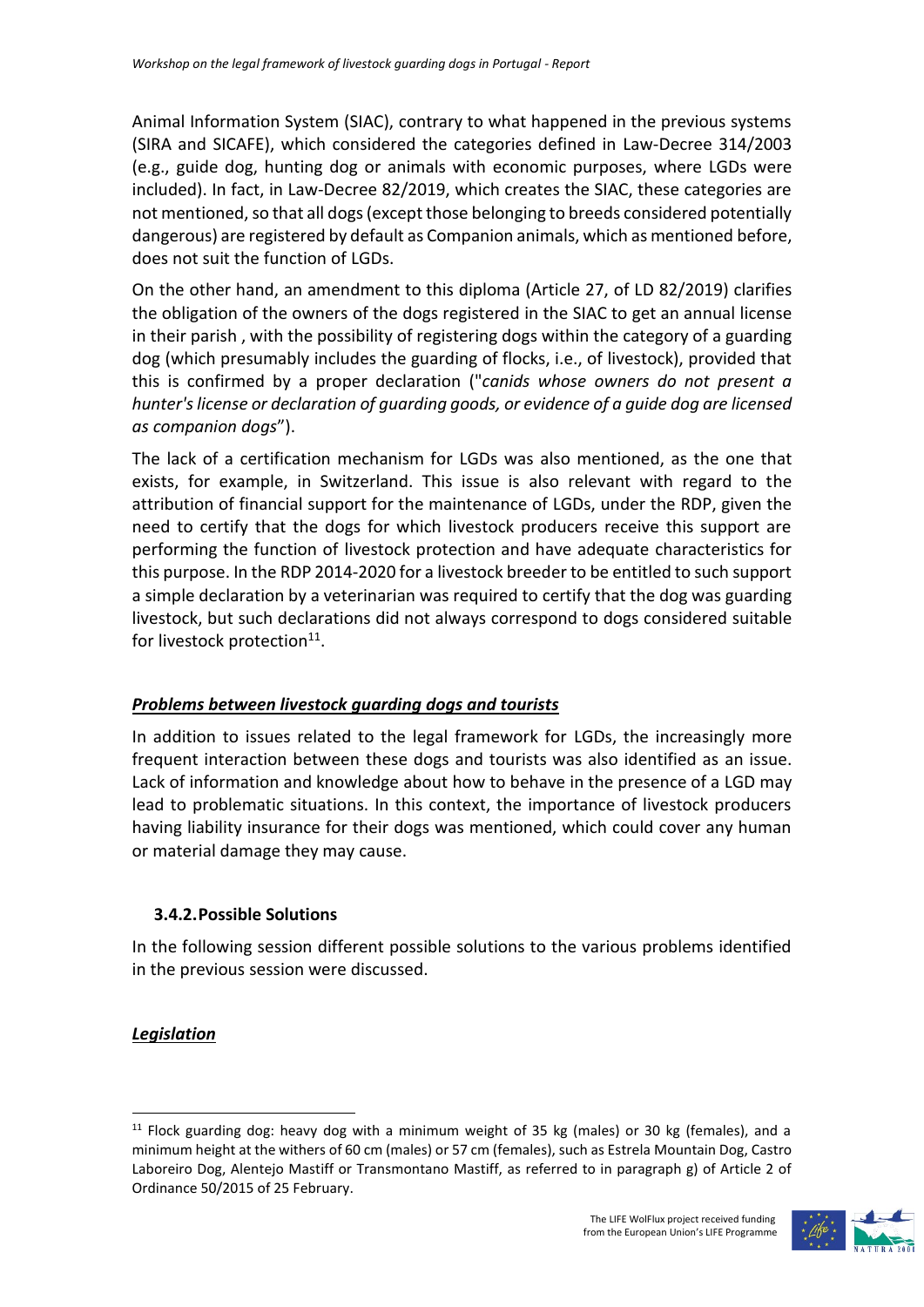Regarding the legislative aspects, the possibility of proposing the necessary changes to the existing legislation was discussed, while at the same time considering the creation of specific legislation for LGDs, similarly to what happens for guide and hunting dogs.

Among the legislative changes to ensure, in the short term, a better legal framework for the LGD, the following were listed:

- Amendment of Law-Decree 314/2003, introducing an exception for LGDs, similar to the exception that exists in this diploma for hunting dogs;
- Integration in the concept of LGD contained in Law-Decree 54/2016, of some aspects associated with their functions, such as the possibility of staying away from the livestock during their protective work, and of being able to use spike collars (for protection during confrontations with wolves);
- Amendment of the legislation on potentially dangerous and dangerous dogs, including the necessary exceptions for LGDs in the exercise of their functions, i.e., when they are watching/protecting the flocks or herds;
- Proposal to include in one of these diplomas the need for liability insurance for these dogs.

It was also mentioned the possibility that "*municipal councils, within the scope of their competences, may create specific areas or places for the permanence and movement of dogs and cats, establishing the conditions in which this can be done without the means of containment foreseen*", as referred to in the last point of article 7 of Law-Decree-Law 314/2003. In this regard, it is worth mentioning the example of a stance taken by the municipality of Sabugal, dated 1948, which in its article 98 prohibits "*the wandering of canids, which can only transit properly muzzled and with collars bearing the municipal license number"*, but makes an exception for dogs that accompany flocks, as it says in point 1: "*guarding dogs, classified as such, in the respective license, may only travel on the public road when accompanying flocks or taken on a leash*."

It was mentioned that a proposal for amendments to the veterinary legislation would be in progress, in which the above-mentioned amendments should be integrated.

In addition to these occasional changes to the existing legislation, it was consensual that a specific regulation should be proposed for LGDs, similar to that for guide dogs and similarly to what is being proposed by DifesAttiva in Italy. In this new legislation, different aspects could be considered, such as the functional parameters of a LGD, that is, what is reasonable to be the behaviour of a good LGD (e.g., how far the dog can move away from the livestock and for how long).

This legislation should not be limited to the wolf range and to the function of protecting livestock from wolf attacks, since there are other threats to livestock, such as small and medium-sized carnivores or stray and feral dogs, for which reason the use of dogs for livestock protection extends nationwide.

It was mentioned that in any change in legislation or proposal for new legislation, the definition of a LGD should be mainly associated with its function (livestock protection), and not just to its breed, in a similar way to what is done with hunting dogs.

## *Certification of livestock guarding dogs and agri-environmental measures*

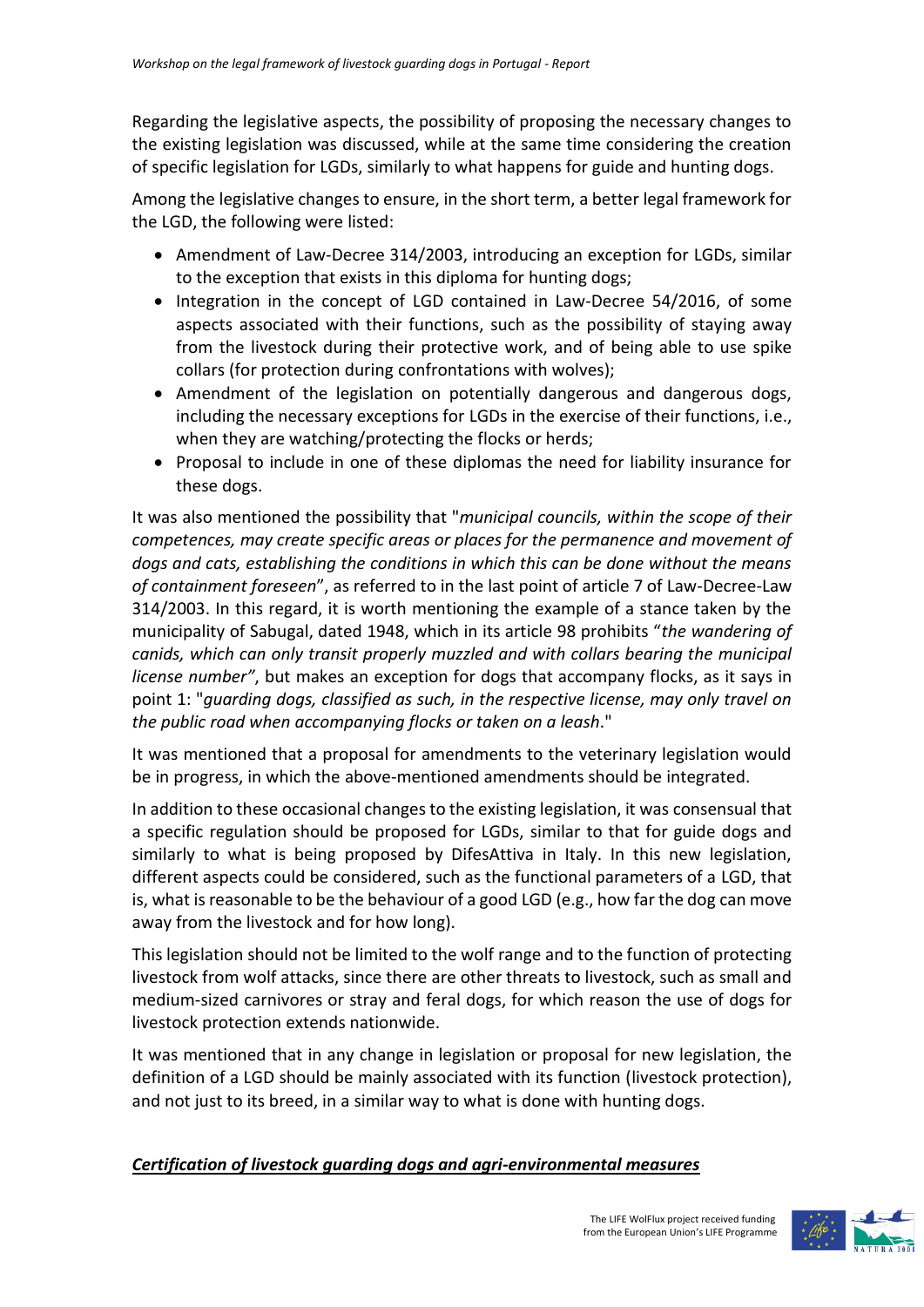The creation of a certification to accredit the functionality of LGDs was proposed, and it was discussed how this certification could work.

Several parameters would have to be defined to certify the type and functional behaviour of these dogs, including the recognition that they belong to a LGD breed (national or other) and that, in fact, they are used for protecting livestock. It was suggested that the way the certification system works in Switzerland could be explored to adapt it to the local context. In terms of the certification process, it was proposed that it could be developed by the [Portuguese Kennel Club](https://www.cpc.pt/) or Grupo Lobo, or jointly by the two entities, considering their area of expertise and experience.

The need for certification is also related to the support measures to be proposed for the next CSF, in order to ensure that the available funds are allocated to owners of dogsthat effectively exercise the function of protecting livestock against wolf attacks.

The age at which a dog can be accepted to be the object of the support measure was discussed, and the age of 6 months, used so far, was considered adequate, and a reassessment at two years should be foreseen. The need for technical monitoring mechanisms for the raising and training of the dogs was mentioned, for example, through qualified technicians (as in the case of guide dogs), since often livestock breeders may not have the necessary knowledge, which decreases the likelihood of dogs becoming effective. Also, regarding the support measures to be proposed for the next CSF, the importance of requiring a liability insurance from livestock producers was mentioned as a requirement for eligibility to access the support for the maintenance of LGDs. In the case of creating a certification for LGDs, the importance of ensuring the existence of a category for LGDs in the SIAC was mentioned, in order to operationalize the registration and access to such certification. To better explore the issue of LGD certification, it was proposed that another workshop on this topic be held, inviting other relevant entities, including the LGD Breed Clubs and entities that certify guide dogs and dogs of the armed forces.

As part of the support measures to be proposed for the next community framework, it was mentioned that all aspects related to them (e.g., new legislation, certification mechanism) need to be operational by 2022, when the proposals will have to be presented.

## *Livestock guarding dogs and nature tourism/sports*

Regarding the interactions between LGDs and tourists, it was mentioned that it is urgent to find operational solutions to minimize conflicts, such as the mapping of areas where this type of dog is likely to be found and their dissemination to the nature tourism and sports sectors.

It was also proposed to contact the Tourism North and Centre of Portugal to promote the dissemination of information to tourists about the rules of conduct they should adopt in areas with LGDs. In this context, it was mentioned that Grupo Lobo has already started actions in this direction, producing informative materials that are available on the Portal of the LGD [Program.](http://www.grupolobo.pt/encontros-com-caes) Rewilding Portugal has also started placing informational panels on the farms where it is placing LGDs, as part of the LIFE WolFlux project.